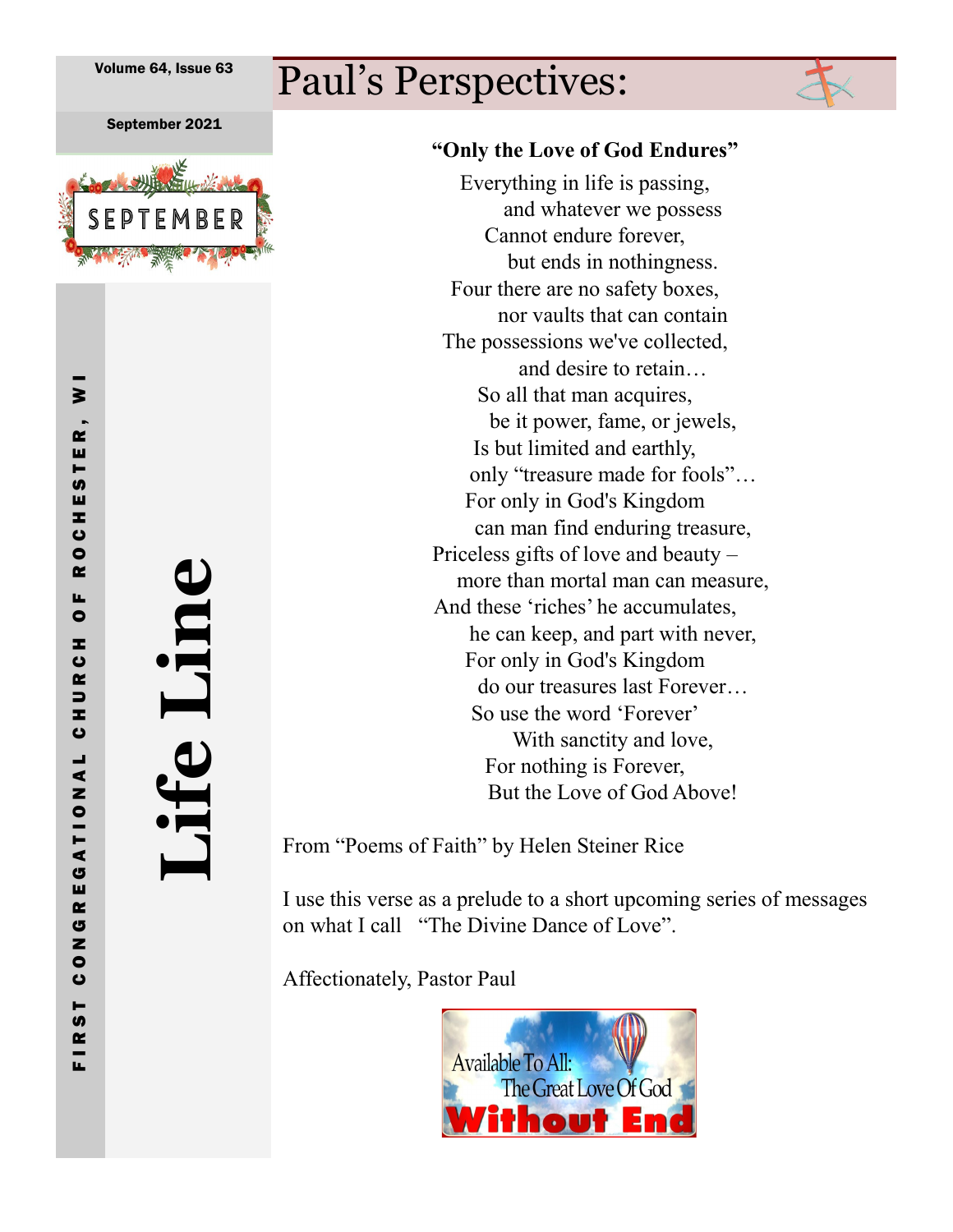

- *9/5 Proverbs 22:1-2. 8-9. 22-23; Psalm 125 or Isaiah 35:4-7; Psalm 146; James 2:1-17; Mark 7:24-37*
- *9/12 Proverbs 1:20-33; Psalm 19; James 3:1-12; Mark 8:27-38*
- *9/19 Proverbs 31:10-31; Psalm 1; Jeremiah 11:18-20; Psalm 54; James 3:13-4:3, 7-8; Mark 9:30-37*
- *9/26 Esther 7:1-6, 9-10, 9:20-22; Psalm 124; Numbers 11:4-6, 10-16, 24-29; Psalm 19: 7-14; James 5:13-20; Mark 9: 38-50*

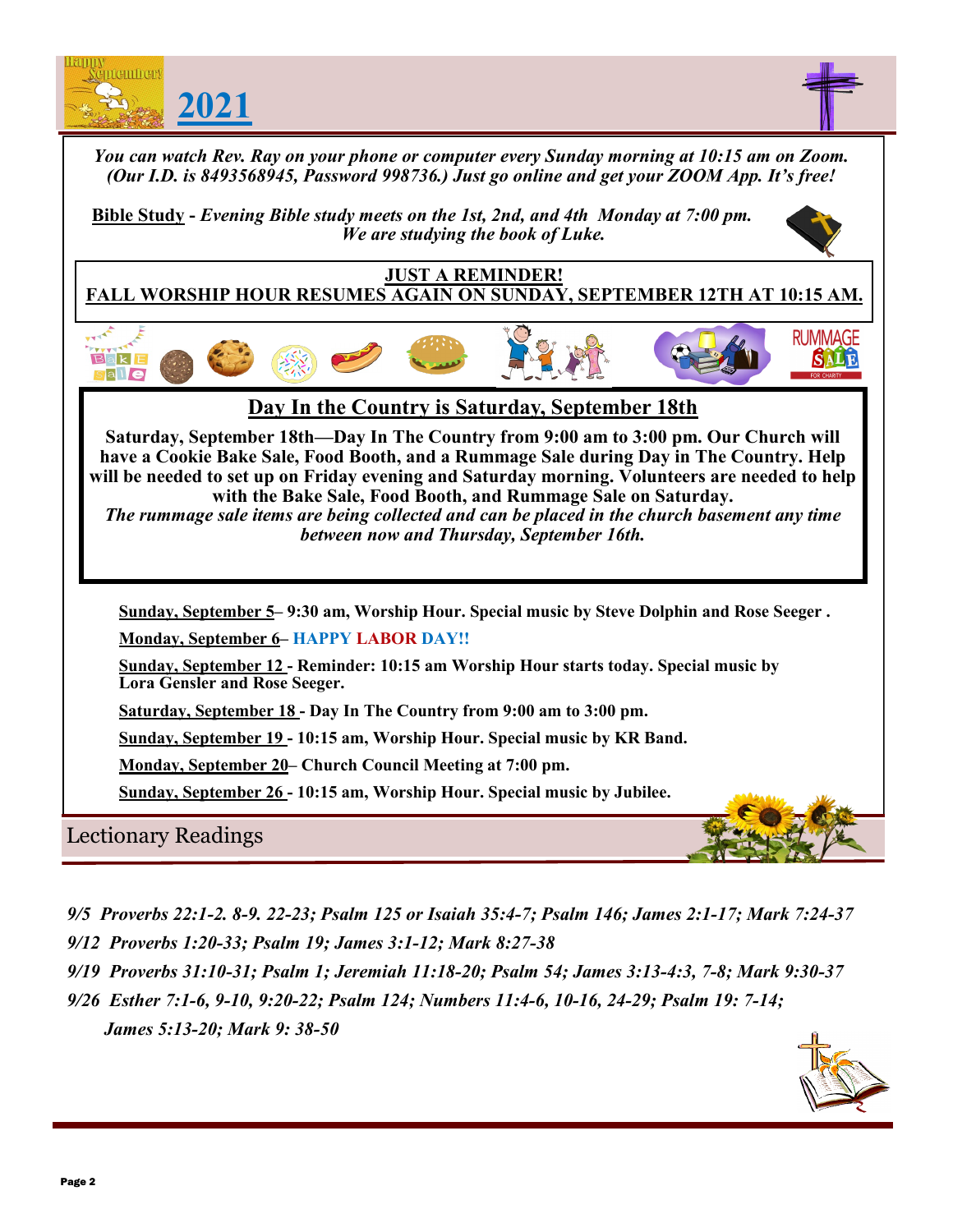## **Prayers and Concerns**



is what the

 $\Box$ 

| COVID19 Responders and<br>Caregivers                | Ed Manwing<br>Neely McNeal          | <b>Health Care Facilities:</b>                                              | this |
|-----------------------------------------------------|-------------------------------------|-----------------------------------------------------------------------------|------|
| Victims of Terrorism<br>Victims and volunteers of   | Dan Medkalf                         | Jean Moyer has a new address!<br>Oak Park Place 1700 Tuet Road<br>Apt. 1118 |      |
| natural disasters worldwide<br>Our Nation's Leaders | Stephanie Mutz<br>Matthew Olson     | Burlington, WI 53105<br><b>Phone Number 262-758-6718</b>                    |      |
| All military personnel and their<br>families        | Julie Pagan<br><b>Torin Philips</b> |                                                                             |      |
| Casa Bernabe Orphanage                              | Reid Shamus                         |                                                                             |      |
| Kristy Novak Enger                                  | Sandy Theide                        |                                                                             |      |
| Rachel Frashingbauer                                | Jack and Jeanie Smith               |                                                                             |      |
| Oscar Jacobs                                        | 6 year old Clinton                  |                                                                             |      |
| Gene Johnson                                        | <b>Barbara</b>                      |                                                                             |      |
| Tom and Lynn Koeper                                 | Lois                                |                                                                             |      |

### **COUNCIL MINUTE HIGHTLIGHTS**

#### **Pastor's Report**

- Rev. Ray attended the Global Leadership Summit on August  $5<sup>th</sup>$  and  $6<sup>th</sup>$  via Zoom.
- Saturday, August  $21<sup>st</sup>$ , Reverend Ray performed a Memorial Service for Nanette Carlson.
- Friday, October  $8<sup>th</sup>$ , Reverend Ray will perform a wedding ceremony at the Edward's Building in Rochester.
- Appreciation has been extended to Tom Beach for arranging sound system for the services and sermon recordings.

#### **Treasurer's Report**

• June & July: Deposits (income) were \$16,608. Withdrawals (expenses) were \$9,892.

#### **Worship Commission**

- Thanksgiving has been extended to Tracy Seeger for a wonderful music on Sunday, August  $15<sup>th</sup>$ .
- Starting on September  $12<sup>th</sup>$ , the Sunday Service will start at 10.15 am.
- Rev. Ray will contact choir members in order to discuss future plans for the choir.

#### **Education Commission**

• Rev. Ray will contact parents of children who might be interested in Sunday school.

#### **Fellowship Commission**

- Summer picnic at Joyce and Bill Gerard's house was held on August 22<sup>nd</sup>.
- Music in the Park / Ice cream social took place on August  $28<sup>th</sup>$ .

#### **Mission Commission**

- Served dinners at Love Inc. on July 19th.
- Day in the Country rummage sale will benefit Transitional Living Center (TLC) in Burlington.

#### **Buildings and Grounds**

- The stage was set up for Music in the Park / Ice Cream Social event held on Saturday, August  $28<sup>th</sup>$ .
- Flower beds have been mulched.
- Platform for the keyboard is being built outside.
- The dishwasher at the parsonage has been replaced.

**Next Council Meeting is September 20, 2021 at 7:00 PM**